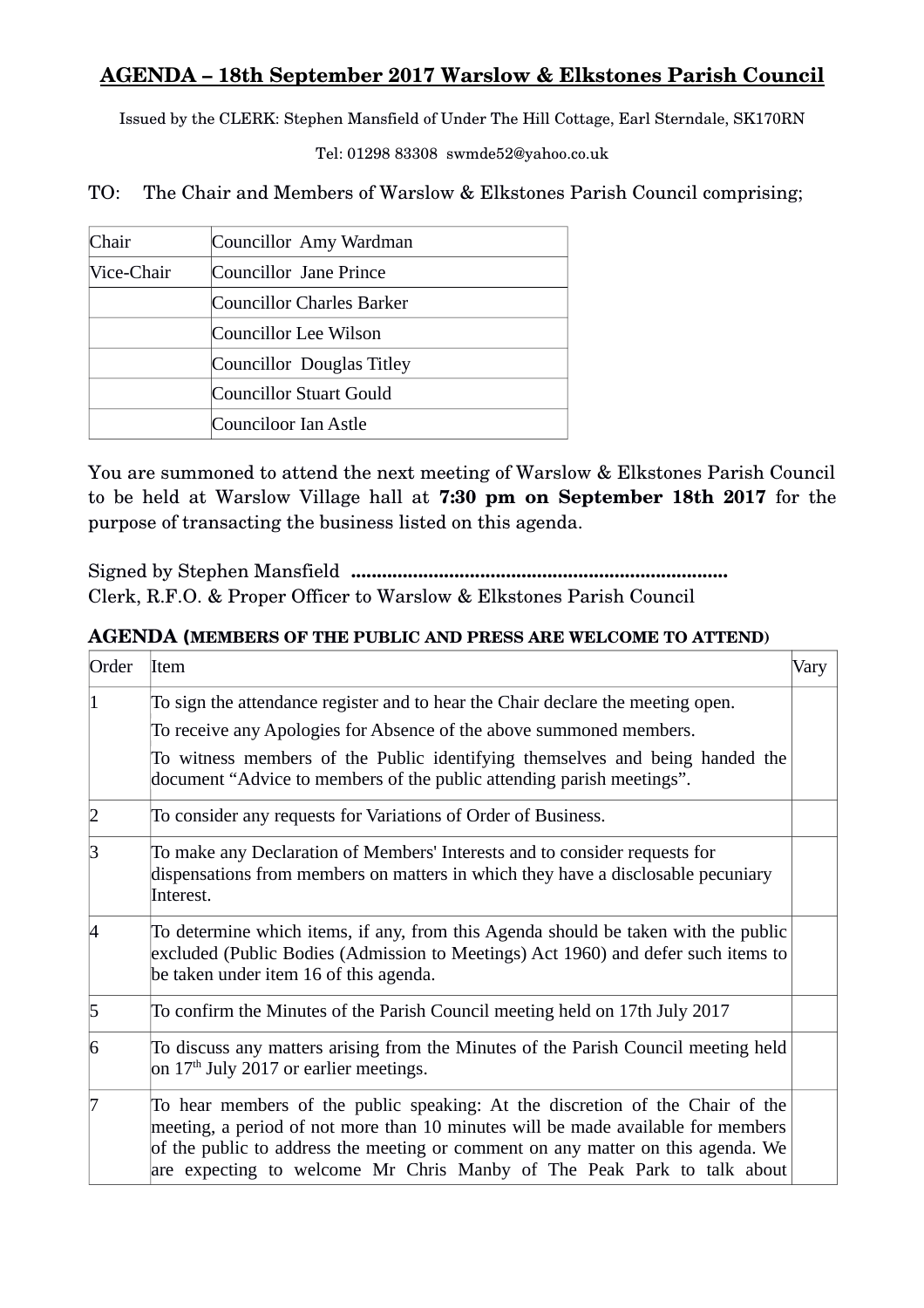## **AGENDA – 18th September 2017 Warslow & Elkstones Parish Council**

| developments in Warslow Village.                                                                                                                             |  |  |
|--------------------------------------------------------------------------------------------------------------------------------------------------------------|--|--|
| To make and hear reports on Parish managed works, including the lengthsman<br>scheme, or works being undertaken in the Parish but managed by other agencies. |  |  |
| To hear resonses to previously made Highway defect reports                                                                                                   |  |  |
| To instruct the Clerk to make reports on Highway defects to SCC.                                                                                             |  |  |
| To Conduct a periodic review of Council policies, etc:                                                                                                       |  |  |
| Conduct a review of work done by Lengsthmen and agree revised schedule of<br>work                                                                            |  |  |
| Planning                                                                                                                                                     |  |  |
| 1. To review the Clerk's responses to previously considered applications                                                                                     |  |  |
| 2. To consider new applications and frame responses;                                                                                                         |  |  |
| 2.1) NP/SM/0717/0730 Fair View Farm Warslow Road Butterton Moor Proposed<br>agricultural building to house livestock. 17 Jul 2017                            |  |  |
| 3. To hear notifications of Planning Decisions $-$ New York Farm $-$ Change of use $-$<br>granted 15 <sup>th</sup> August 2017                               |  |  |
| To hear the Chairman's announcements                                                                                                                         |  |  |
| To hear updates from the Clerk and question the Clerk on any matter.                                                                                         |  |  |
| 13.1 Lengthsman scheme; .                                                                                                                                    |  |  |
| 13.2 Correspondence re Village hall and notes                                                                                                                |  |  |
| 13.3 Defibrillator.                                                                                                                                          |  |  |
| Finance                                                                                                                                                      |  |  |
| a) To note current bank balances and transactions dated since the last meeting and<br>reconcile balances and transactions with the Parish Accounts Records   |  |  |
| b) To authorise payment of the following liabilities of the Parish Council                                                                                   |  |  |
|                                                                                                                                                              |  |  |

| $Chq$ No | Payee/Voucher Number        | Item                             | Amount  |
|----------|-----------------------------|----------------------------------|---------|
|          | <b>S W Mansfield</b>        | Clerk salary                     | £252.20 |
|          | <b>HMRC</b>                 | <b>PAYE</b>                      | £63.00  |
|          | Clerks expenses             |                                  |         |
|          | Mr A. Hall                  | Lengthsman Payment               |         |
|          | Mr B Slack                  | Lengthsman Payment               |         |
|          | Remembrance Sunday          | Wreath                           |         |
|          | Liz Fitzgibbon - Accountant | <b>Internal Audit Assistance</b> | £75.00  |
|          | <b>DM Payroll Services</b>  | Half yearly payroll charges      | £31.50  |
|          | <b>Transparency Funding</b> | Computer Equipment               | £374.97 |
|          | Peak Park Parishes Forum    | <b>Annual Subscription</b>       | £12.00  |
|          | Mather Jamie                | Grouse Farm Pipeline Rent        | £5.00   |
|          |                             | TOTAL                            |         |